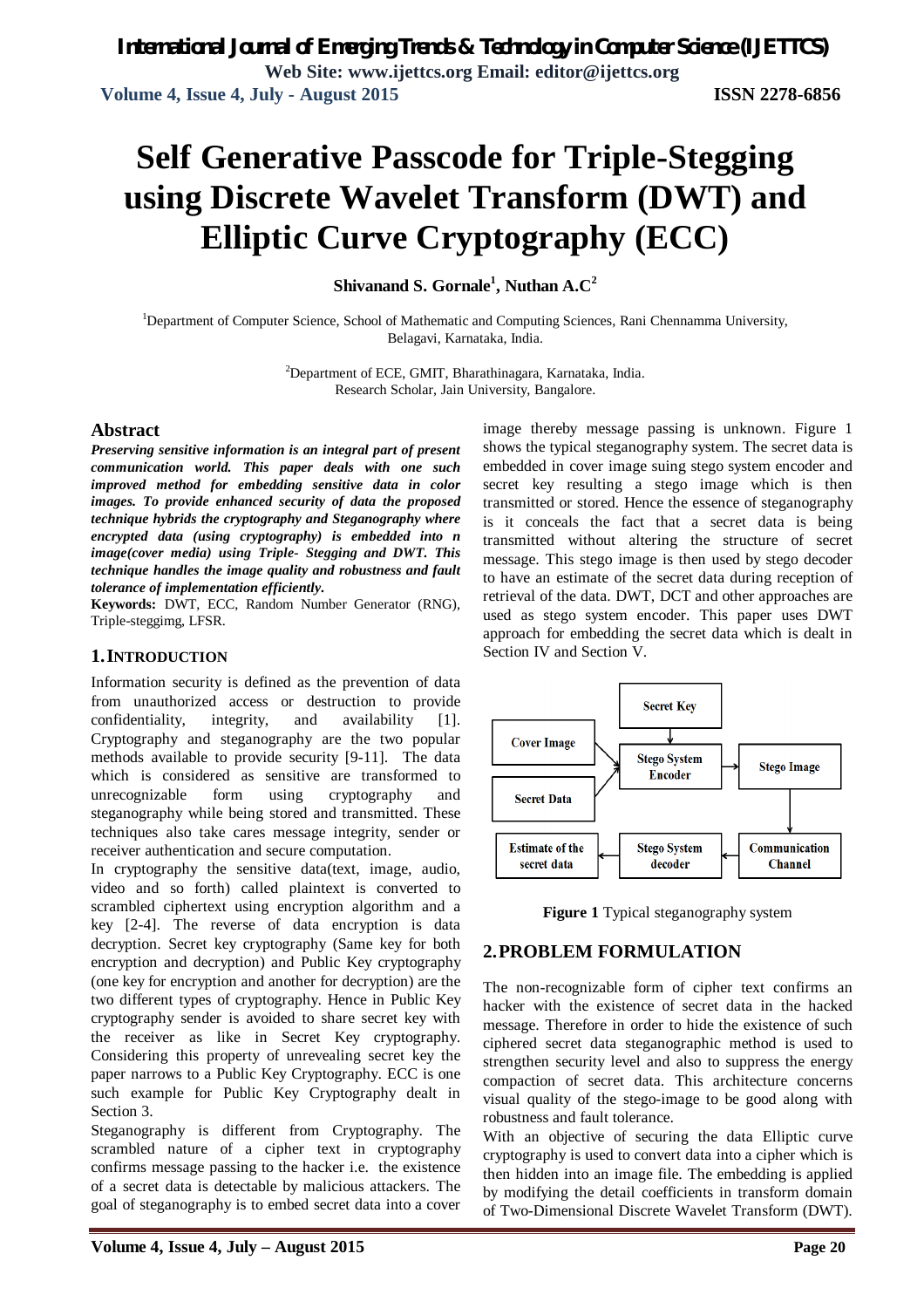#### **Volume 4, Issue 4, July - August 2015 ISSN 2278-6856**

2-d DWT enables large capacity of data maintaining good visual quality of the cover image. This is followed by Triple Stegging technique which enhances the security level of the data. A similar work has been carried out using RSA algorithm and double-stegging [7]. As an improvement for the previous work this paper extends number of stages of Steganography from 2 to 3 thus increasing the secrecy of the embedding data. ECC gives a higher security level than RSA with smaller key size [8]. The cover image could be gray scale image [7] or colour image [21]. Since the embedding capacity of colour image is thrice greater than the gray scale image the paper retains colour image as cover image as in [21].

DWT presented uses abstract mathematical setting using special function in [5][7]. Matrix multiplication produces smoother and satisfactory compressed images [6]. Since the nature of image is also matrix, DWT is implemented using matrix multiplication approach in [21]. The same is retained in this work.

Selection of detailed coefficient regions (LH,HL,HH) in DWT is static in [7] i.e., the two regions say HH and HL are selected for embedding the data, then the same regions is maintained throughout the architecture. There was no flexibility to choose the regions. In [21] there was an option to choose the 3 regions based on the 3-bit passcode i.e., given 3 bit passcode 001 the architecture chooses the LH  $\rightarrow$  HL  $\rightarrow$  HH regions for embedding. But the passcode should be given exclusively. As an improvisation, in this paper the 3-bit passcode is generated by the passcode generation block in the architecture and hence there is no necessity to provide passcode externally thereby user himself will not know the passcode to choose the 3 regions.

In [21], only one filter could be used in the architecture. In this paper the architecture is pliable to choose one among 126 wavelet filters. The choice of the wavelet filter is also based on the 7-bits in the passcode generated by passcode generation block.

In [21] the architecture could handle only one-level decomposition in DWT. This paper can undertake one or two level decomposition based on passcode.

Classically, the DWT is defined for sequences with length of some power of 2, and different ways of extending samples of other sizes are needed. Methods for extending the signal include zero-padding, smooth padding, periodic extension, and boundary value replication (symmetrization).The basic algorithm for the DWT is not limited to dyadic length and is based on a simple scheme: convolution and downsampling. As usual, when a convolution is performed on finite-length signals, border distortions arise. Paper [21] does not handle border distortion. This paper handles border distortion efficiently with the mode flexibility based on the passcode.

These enhancements to the previous work [5] [7] [21] recommends integration of Passcode generation block in the architecture. Hence LFSR based Passcode generation block generates 16-bit passcode which is used to handle flexibility in choosing type of wave filters, level of decomposition, order of detailed regions for embedding using triple stegging.

#### **3.ELLIPTIC CURVE CRYPTOGRAPHY [12-17]**

Elliptic curve cryptography an approach to public key cryptography was independently suggested by Neil Koblitz and Victor. S. Miller in the year 1985.It is based on the algebraic structure of elliptic curves defined over finite fields. The prime advantage of elliptic curve cryptography is that the key length can be much smaller. Suggested key sizes are in the order of 160 bits providing security equivalent to that of RSA algorithm which uses 1024 bits. An elliptic curve is a plane curve which is isomorphic to a curve defined by a cubic equation of the form:

 $y^2 = x^3 + ax + b$ 

If  $y^2 = x^3 + ax + b$  contains no reprised factors or if  $4a^3+27b^2 \neq 0$ , then the elliptic curve can be used to form an Abelian group, with the point at infinity as the identity element.

#### **Preliminary operations**

1. Point Addition

Consider two distinct points J and K such that  $J = (x_J, y_J)$ and  $K = (x_K, y_K)$ 

Let  $L = J + K$  where  $L = (x_L, y_L)$ , then

 $x_L = s^2 - x_J - x_K \mod p$ 

 $y_L = -y_J + s (x_J - x_L) \text{ mod } p$ 

 $s = (y_J - y_K)/(x_J - x_K) \text{ mod } p,$ 

where s is the slope of the line through J and K.

If  $K = -J$  i.e.  $K = (x_J, -y_J \mod p)$  then  $J + K = O$ . where O is the point at infinity.

If  $K = J$  then  $J + K = 2J$  then point doubling equations are used. Also  $J + K = K + J$ 

2. Point Subtraction

Consider two distinct points J and K such that  $J = (x_J, y_J)$ and  $K = (x_K, y_K)$ , Then

J - K = J + (-K) where -K = ( $x_k$ , - $y_k$  mod p)

3. Point Doubling

Consider a point J such that  $J = (x_J, y_J)$ , where  $y_J \neq 0$ 

Let  $L = 2J$  where  $L = (x_L, y_L)$ , Then

 $x_L = s^2 - 2x_J \mod p$ 

 $y_L = -y_J + s(x_J - x_L) \mod p$ 

 $s = (3x_J^2 + a) / (2y_J) \text{ mod } p,$ 

wheres is the tangent at point J and a is one of the parameters chosen with the elliptic curve

If  $y_J = 0$  then  $2J = O$ , where O is the point at infinity.

4. Point multiplication(Using point addition and Point doubling):

Let P be a point on an elliptic curve. Let k be a scalar that is multiplied with the point P toobtain another point Q on the curve. i.e. to find  $Q = kP$ .

#### **Steps to perform the ECC encryption and decryption:**

1.Select an EC with the domain parameters The domain parameters for Elliptic curve over Fp are p, a, b, G and n. Where 'p' is the prime number defined for finite field  $F_p$ , 'a' and 'b' are the parameters defining the curve  $y^2$  mod  $p = x^3 + ax + b$  mod p, 'G' is the generator point  $(xG, yG)$ , a point on the elliptic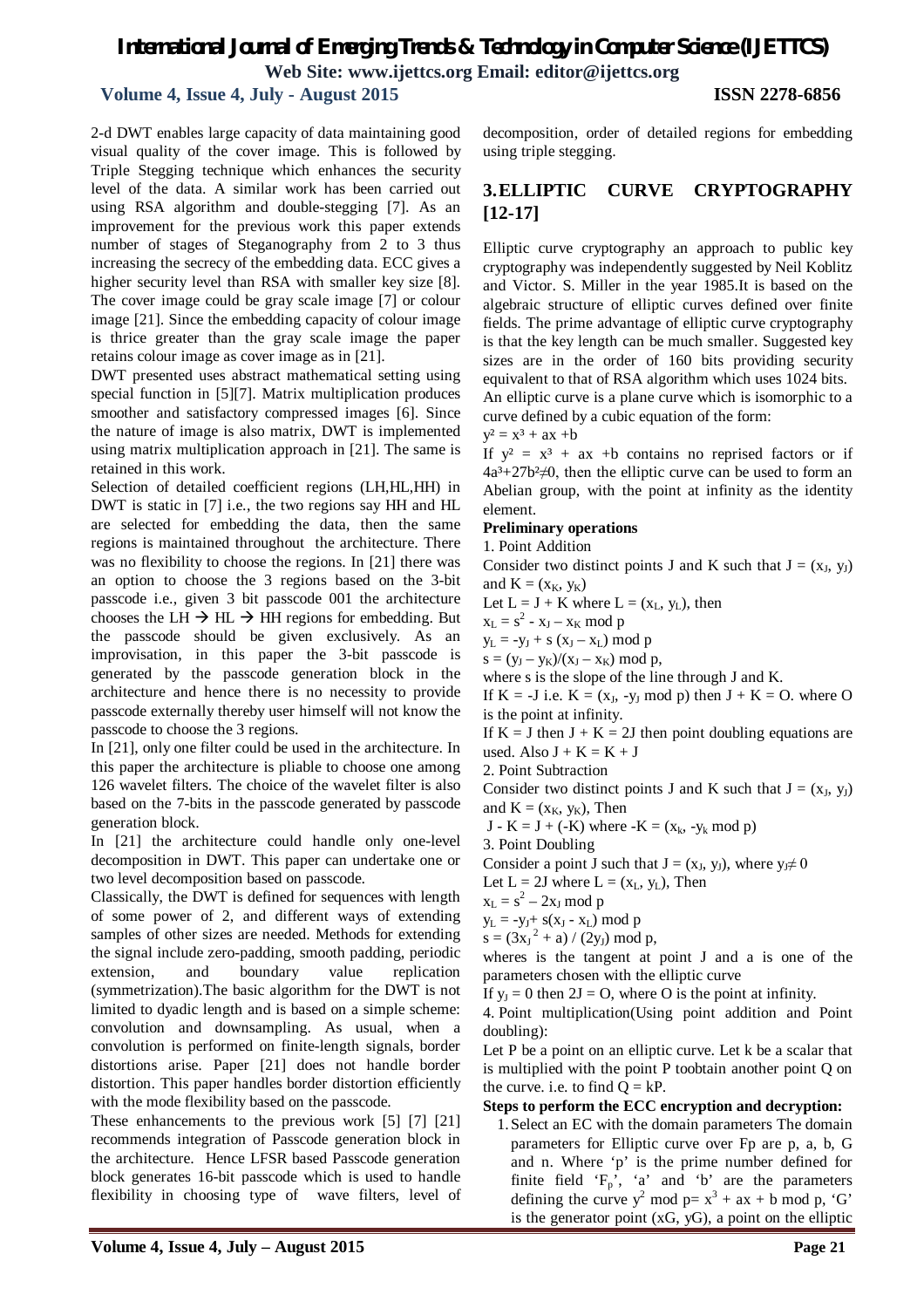#### **Volume 4, Issue 4, July - August 2015 ISSN 2278-6856**

curve chosen for cryptographic operations, 'n' is the order of the elliptic curve. The scalar for point multiplication is chosen as a number between 0 and n – 1.

- 2. Choose a generator point  $G \in E$  p such that the smallest value of n for which nG=O is a very prime number.
- 3.Suppose message from 'A' to 'B' is to encrypted. Generate private and public key. Table 1 summarizes the generation of public key using secret key.
- 4. 'A' encodes the message to point 'Pm' using one-to one mapping .
- 5.'A' selects random number 'k' and chooses ' $P_B$ ' to encrypt 'Pm'.
- $P_C=[(kG),(Pm+kP_B)]$
- 6.So this gives a pair of points. But since (kG) is known to 'B' there is no need of sending (kG).Hence the point ( $Pm+kP_B$ ) which is Pc (Cipher text) is sent to is sent to 'B'.

7.'B' uses its private key nB to decrypt 'Pc' into 'Pm'.

 $Pm+kP_{B}-n_{B}kG = Pm+k(n_{B}G) -n_{B}kG = Pm$ 

#### 8.This point Pm is decoded into message. **4.DISCRETE WAVELET TRANSFORMS**

A wavelet is an oscillation which exists for short duration and is characterized to have amplitude and frequency ranging from low to high. Usually amplitude starts at zero, increases and then decreases and returns to zero . Figure 2 shows an example of wavelet. Wavelets can be combined, using a convolution, with portions of a known signal to extract information from the unknown signal. A wavelet can be defined in three ways [19]:

**Table 1:** Generation of Private and Public keys

| Select private key                               | $n_A$ <n< td=""><td><math>n_{\rm B}</math> <math>\leq</math>n</td></n<> | $n_{\rm B}$ $\leq$ n |
|--------------------------------------------------|-------------------------------------------------------------------------|----------------------|
| Generate Public key   $P_A=n_A xG$   $P_B=n_B x$ |                                                                         |                      |

- a. Scaling filter [g]: Here the high pass filter is the quadrature mirror filter of the low pass, and reconstruction filters are the time reverse of the decomposition filters (Daubechies and Symlet wavelets)
- b. Scaling function  $[\varphi(t)]$ : Equivalent to the scaling filter g with finite length(Meyer wavelets).
- c. Wavelet function  $[\psi(t)]$ : a band-pass filter having a time domain representation and scaling it for each level halves its bandwidth. Hence requires infinite level decomposition to cover the entire spectrum (Mexican hat wavelets)

The representation of such a function by wavelets is called wavelet transform i.e. the daughter wavelets are scaled and translated copies of a finite-length or fast-decaying oscillating mother wavelet or analyzing wavelet. Wavelet transforms are more advantageous than Fourier transforms for representing functions that have discontinuities and sharp peaks, and for deconstructing

and reconstructing finite, non-periodic and/or nonstationary signals.

Wavelet algorithms process data at different scales or resolutions. Temporal analysis is performed with a contracted, high-frequency version of the mother wavelet. Frequency analysis is performed with a dilated, lowfrequency version of the same wavelet. Therefore original signal is its wavelet expansion (using coefficients in a linear combination of the wavelet functions) and thus data operations are performed using corresponding wavelet coefficients making wavelets an excellent tool in the field of digital signal and image processing.

In discrete wavelet transform (DWT) wavelets are discretely sampled which captures both frequency and location information (location in time). In DWT the mother wavelet is shifted and scaled by powers of two:

$$
\Psi_{j,k}(t)=\frac{1}{\sqrt{2^j}}\Psi\!\left(\!\frac{t-k2^j}{2^j}\!\right)
$$

where  $j \rightarrow$  scale parameter,  $k \rightarrow$  shift parameter, both which are integers.





**Figure 4** Three level Filter bank [19]

Figure 3 shows the one order filter analysis and the corresponding output equations are given by,

$$
y_{\text{low}}[n] = (x * g) \downarrow 2 = \left(\sum_{k=-\infty}^{\infty} x[k]g[2n-k]\right) \downarrow 2
$$

$$
y_{\text{high}}[n] = (x * h) \downarrow 2 = \left(\sum_{k=-\infty}^{\infty} x[k]h[2n-k]\right) \downarrow 2
$$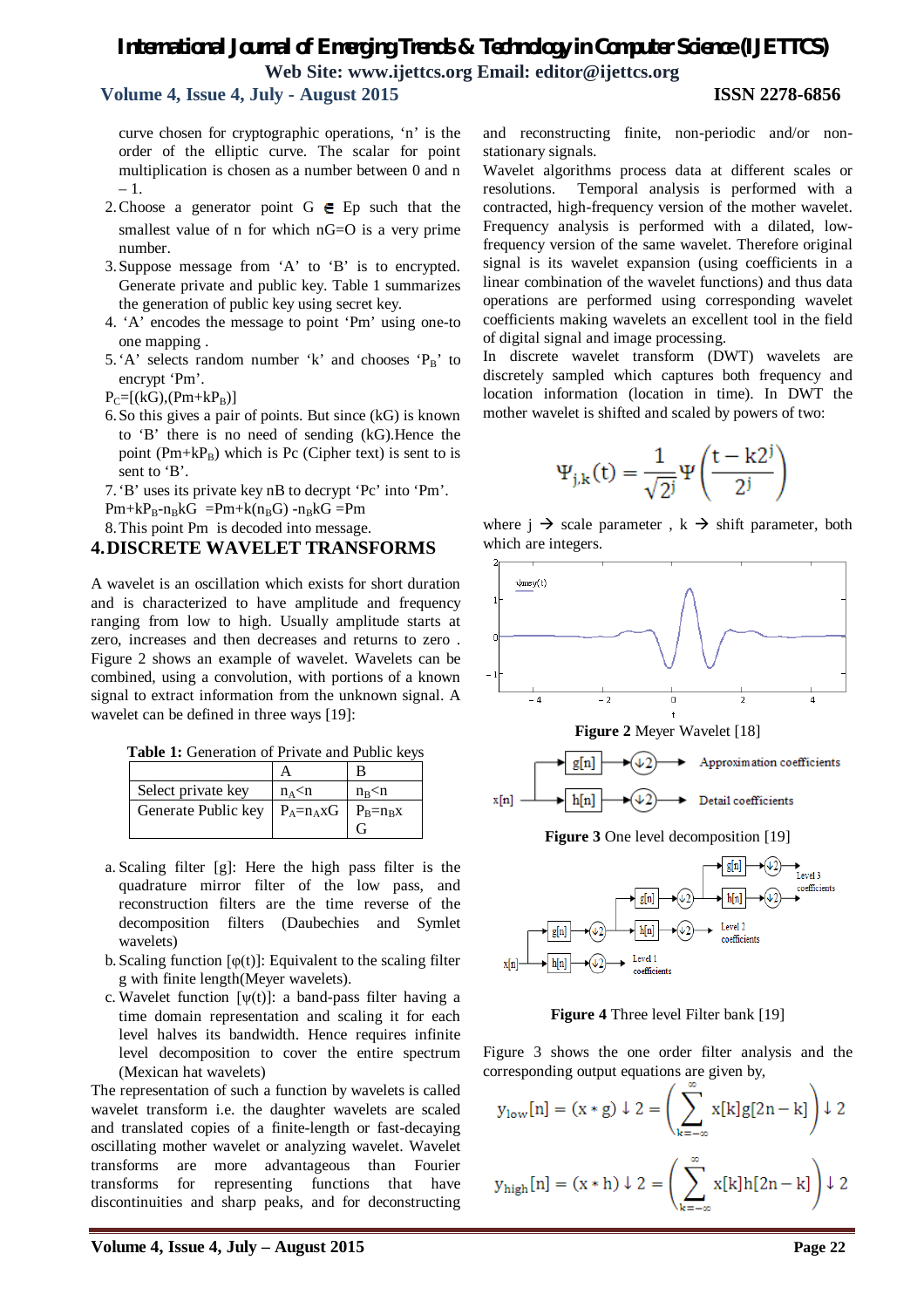**Volume 4, Issue 4, July - August 2015 ISSN 2278-6856**

Figure 4 shows the three level filter analysis. Haar transform is the first known wavelet which is non continuous and hence non differentiable used as countable orthonormal system for the space of square integral functions on the real line.

The Haar wavelet's mother wavelet function

$$
\Psi(t)=\begin{cases} 1,\quad &0\leq t<0.5\\ -1,\quad &0.5\leq t<1\\ 0,\quad &\text{Otherwise}\end{cases}
$$

and its scaling function

$$
\emptyset(t) = \begin{cases} 1, & 0 \le t < 1 \\ 0, & 0 \text{therwise} \end{cases}
$$

The Haar wavelet operates on data by calculating the sums and differences of adjacent elements. The Haar wavelet operates first on adjacent horizontal elements and then on adjacent vertical elements. The Haar transform is computed using:

$$
\frac{1}{\sqrt{2}}\begin{bmatrix} 1 & 1 \\ 1 & -1 \end{bmatrix}
$$

#### **5.DWT OF AN IMAGE [20, 24]**

The wavelet transform are multi-resolution in nature and suitable for applications where scalability and tolerable degradation are vital. Hence wavelet transform has widespread acceptance in signal processing and image compression. JPEG-2000 is based upon DWT. Wavelet transform decomposes a signal into a set of basis functions called wavelets obtained by dilations and shifting of mother wavelet:

$$
\Psi_{a,b}(t)=\frac{1}{\sqrt{aj}}\Psi\Big(\frac{t-b}{a}\Big)
$$

where a  $\rightarrow$  scaling parameter and b  $\rightarrow$  shifting parameter The wavelet transform is computed separately for different segments of the time-domain signal at different frequencies. It is designed to give good time resolution and poor frequency resolution at high frequencies and good frequency resolution and poor time resolution at low frequencies. Such transformation is applied recursively on the low-pass series until the desired number of iterations is reached.

The DWT of the cover image obtained using an Analysis Filter pair. First, the low pass filter (LPF) followed by subsampling (by 2) is applied to each row of data to separate out the low frequency components of the row. Since the LPF is a half band filter output has half the original number of samples. Similarly the high pass components are separated using HPF and placed by the side of the low pass components. This procedure is done for all rows. This is repeated along column-wise. The resulting two dimensional array of coefficients contains four bands of data, each labelled as LL (Low-Low), HL (High-Low), LH (Low-High) and RH (High-High). This is the first level

decomposition. Figure-5 shows the three level pyramidal decomposition of image. Coefficients obtained include an approximation and three detail transform coefficients.

$$
A_L f(x,y) = \langle f(x,y), \emptyset(x,y) \rangle
$$
  
\n
$$
D_L^V f(x,y) = \langle f(x,y), \Psi_L^V(x,y) \rangle
$$
  
\n
$$
D_L^H f(x,y) = \langle f(x,y), \Psi_L^H(x,y) \rangle
$$
  
\n
$$
D_L^D f(x,y) = \langle f(x,y), \Psi_L^D(x,y) \rangle
$$

The approximation region has more details of image and if the embedding is done in this region there will be degradation of the image. Hence the embedding is done in other detail co-efficient regions (LH, HL or HH). In the second level decomposition the LL band is decomposed producing even more sub-bands. This can be continued by decomposing in a pyramidal fashion as in figure. Since the colour image has R-,G- and B plane, DWT is applied to each plane separately.

#### **6.LINEAR FEEDBACK SHIFT REGISTER (LFSR)**

A single bit random number generator [22] produces 0 or 1. The efficient implementation is to use an LFSR [23] which is based on the recurrence equation:

$$
x_n = a_1 \bullet x_{n-1} \oplus a_2 \bullet x_{n-2} \oplus \cdots \cdots \oplus a_m \bullet x_{n-m}
$$

Here,

- $x_n \rightarrow$  ith number generated
- $a_i \rightarrow pre-determined constant[0 or 1]$
- $\bullet \bullet \rightarrow$ AND operator
- $\bullet \oplus \rightarrow$  XOR operator

Equation implies that a new number  $(x_n)$  utilizing m  $(x_{n-1})$  $,x_{n-2}$  ---- $x_{n-m}$  ) through a sequence of AND-XOR operations. Generated pattern will repeat itself after a certain period which is  $2^m$  -1 in an LFSR. To achieve the maximum period, most  $a_i$  s are 0, and only two to four of them are 1. So, actual recurrence equation is fairly simple and different for different values of m.

| 3L <sub>L</sub> | 3HL | 2HL |     |
|-----------------|-----|-----|-----|
| 3LH             | 3HH |     | 1HL |
|                 | 2LH | 2HH |     |
|                 |     | 1LH | 1HH |



Leap-forward LFSR method utilizes only one LFSR and shifts out several bits. This method is based on the observation that an LFSR is a linear system and the register state can be written in vector format: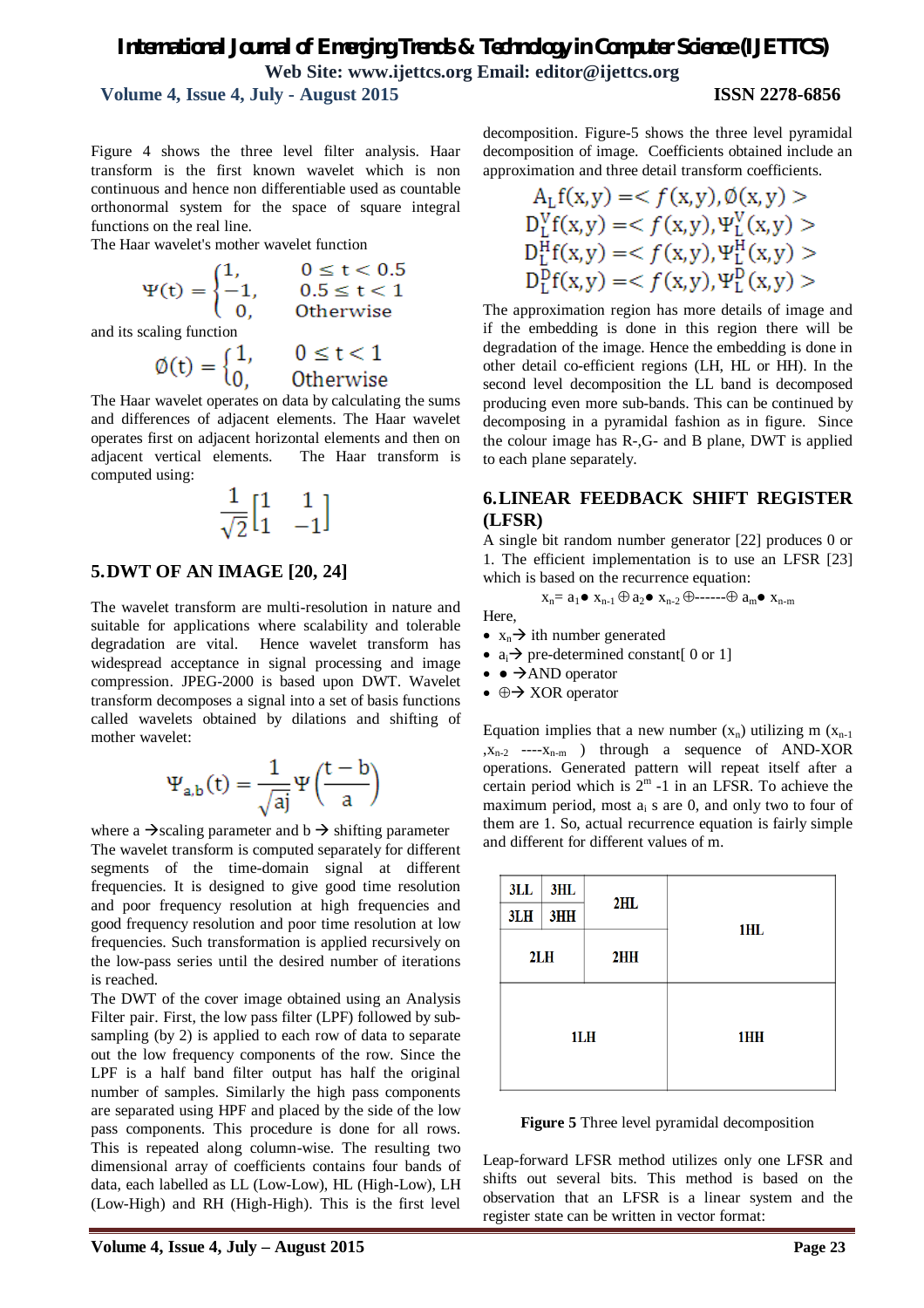# *International Journal of Emerging Trends & Technology in Computer Science (IJETTCS)*

**Web Site: www.ijettcs.org Email: editor@ijettcs.org** 

 **Volume 4, Issue 4, July - August 2015 ISSN 2278-6856**

$$
q(i + 1) = A \cdot q(i)
$$

Here,  $q(i +1)$  and  $q(i) \rightarrow$  content of shift register at  $(i+1)$ th and ithsteps, $\overrightarrow{A}$ the transition matrix. After the LFSR advances k steps, the equation becomes

$$
q(i+1) = A^K \bullet q(i)
$$

Let the 4-bit LFSR with

$$
A = \begin{bmatrix} 0 & 1 & 0 & 0 \\ 0 & 0 & 1 & 0 \\ 0 & 0 & 0 & 1 \\ 1 & 0 & 0 & 1 \\ 1 & 0 & 0 & 1 \\ 1 & 1 & 0 & 1 \\ 1 & 1 & 1 & 1 \\ 1 & 1 & 1 & 0 \end{bmatrix}
$$

Therefore,  $Q_{\text{next}} = A^4 \bullet Q_{\text{present}}$ 

$$
q_{0\_next} = q_0 \oplus q_3
$$
  
\n
$$
q_{1\_next} = q_0 \oplus q_1 \oplus q_3
$$
  
\n
$$
q_{2\_next} = q_0 \oplus q_1 \oplus q_2 \oplus q_3
$$
  
\n
$$
q_{3\_next} = q_0 \oplus q_1 \oplus q_2
$$

This is realized as shown in Figure 6.

#### **7.PROPOSED SYSTEM AND EXECUTION**

The bird view of the proposed method is shown in the Figure 7. The proposed method is a combination of cryptography and steganography done in three stages:





The first 4-bits of 163-bits ECC key is used as seed for the 4-bit LFSR . The LFSR iterates 4 times to produce a 16-bit passcode. This 16-bits passcode is used for choosing type of wave filters, level of decomposition, order of detailed regions for embedding using triple stegging. Usage of 16-bits passcode is as follows:

- $\bullet$  1<sup>st</sup> to 7<sup>th</sup> bit: since there are 126 types of wavelet filters. 7 bits are dedicated to choose one of wavelet filter. Example- All 7-bits '0' chooses 'db1' Daubechies wavelet filter, similarly all '1' chooses 'rbio6.8' Reverse Biorthogonal wavelet filter.
- $\bullet$  8<sup>th</sup> -9<sup>th</sup> bit: These bits together choose the type of filter (low pass, high pass, decomposition or construction) in wavelet filter. The mode of selection is summarized in Table 2.

| $8^{th}$ -9 <sup>th</sup> | Filter Type            |
|---------------------------|------------------------|
| bit                       |                        |
| 00                        | Decomposition          |
|                           | filters                |
| 01                        | Reconstruction filters |
| 10                        | Low-pass filters       |
| 11                        | High-pass filters      |

|  | <b>Table 2:</b> Mode of filter selection |
|--|------------------------------------------|

- $\bullet$  10<sup>th</sup> bit: This bit chooses the number of level of decomposition needed. Bit '0' implicates the one level decomposition. Bit '1'implicates 2- level decomposition of DWT.
- $\bullet$  11<sup>th</sup> -13<sup>th</sup>: These bits set the signal or image extension mode for discrete wavelet and wavelet packet transforms. The extension modes represent different ways of handling the problem of border distortion in signal and image analysis. Table 3 summarizes the type of border distortion handling type.
- $\bullet$  14<sup>th</sup>-16<sup>th</sup>: used to opt between the 3 coefficients as per the table 4. Example if the passcode is 011 then encrypted data is embedded in second region and this embedded detail is embedded into first region and the embedded details is further embedded on third region and so on.

| $11^{\overline{th}}$<br>$13^{th}$ | <b>DWT Extension Mode</b>                  |  |
|-----------------------------------|--------------------------------------------|--|
| 000                               | Symmetric-padding (half-point)             |  |
| 001                               | Symmetric-padding (whole-point)            |  |
| 010                               | Antisymmetric-padding (half-point)         |  |
| 011                               | Antisymmetric-padding<br>(whole-<br>point) |  |
| 100                               | Zero-padding                               |  |
| 101                               | Smooth-padding of order 1                  |  |
| 110                               | Smooth-padding of order 0                  |  |
| 111                               | Periodic-padding                           |  |

| <b>Table 3:</b> Mode of DWT Extension Mode |  |  |  |
|--------------------------------------------|--|--|--|
|--------------------------------------------|--|--|--|

**Table 4:** Order of selection of regions for embedding

| <b>Passcode</b> | ∣ Order                                           |
|-----------------|---------------------------------------------------|
| ൜               | $\rm LH \to HL \to HH$                            |
| 01 O            | $\rm{LH} \rightarrow \rm{HH} \rightarrow \rm{HI}$ |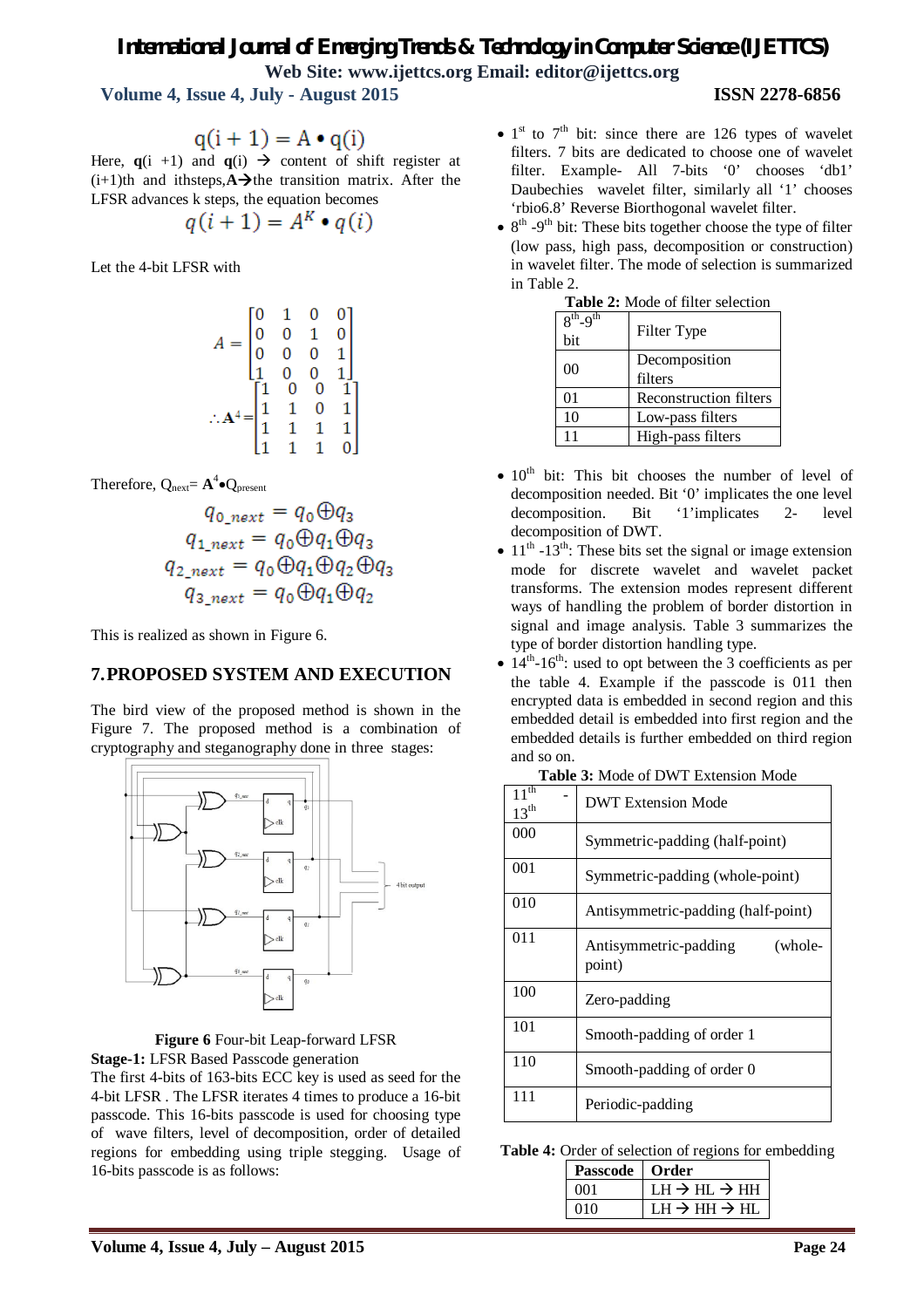## *International Journal of Emerging Trends & Technology in Computer Science (IJETTCS)*

**Web Site: www.ijettcs.org Email: editor@ijettcs.org** 

 **Volume 4, Issue 4, July - August 2015 ISSN 2278-6856**

| 011 | $HL \rightarrow LH \rightarrow HH$ |
|-----|------------------------------------|
| 100 | $HL \rightarrow HH \rightarrow LH$ |
| 101 | $HH \rightarrow HL \rightarrow LH$ |
| 110 | $HH \rightarrow LH \rightarrow HL$ |

#### **Stage-2: Encryption using ECC Algorithm**

In this stage, the secret data is encrypted using the public key in ECC algorithm (as explained in section-II).The encryption is shown in the Figure 10.

#### **Stage-3: Embedding using Triple Stegging**

The encrypted data in the binary form is embedded into the cover image (Figure 8) and hides its existence. Here a colour image is used as the cover image. The cover image is decomposed by 2-Dimensional Discrete Wavelet Transform (2-DWT) by using Haar's wavelet [6]. This transform provides one approximation and three detail coefficients (horizontal, vertical and diagonal) on each decomposition level (Figure 9). In order to increase the security of the embedded data, the level of decomposition can be increased to any level. But this makes the process more time consuming and tedious. Hence in this method, there is only one level of decomposing at the same time the security is increased by using the concept of Triplestegging. This method consists of basically three steps (Figure 11):

**Step-l :** Steganography is once applied to the cover image to embed the encrypted secret data (cipher text) to one area of the detail coefficients(say HL) to obtain the stegoimage.

**Step-2:** Steganography is applied again to embed that detail coefficient into second detail coefficient region (say LH).

**Step-3:** Steganography is applied third time to embed that second detail coefficient into third region (say HH)

Figure 12 shown the complete stego image.

Table 5 shows the PSNR value calculated for different amount of embedding. Results summarized here is for db1 decomposition wavelet filter with one level decomposition and order for embedding to be  $LH \rightarrow HH \rightarrow HL$ .



**Figure 7** General Block diagram of proposed method





| Table 5: PSNR |              |  |
|---------------|--------------|--|
| No of         | PSNR(dB)     |  |
| letters       |              |  |
| 100           | 140.57       |  |
| 500           | 140.5584     |  |
| 1000          | 140.5526     |  |
| 10000         | 140.3222     |  |
| First image   | Second image |  |
|               |              |  |
| Third image   | Fourth image |  |
|               |              |  |

**Figure 9** Figure showing low-low, high-low, low-high, high-high frequency components respectively







**Figure 11** Cipher text Triple stegged into image's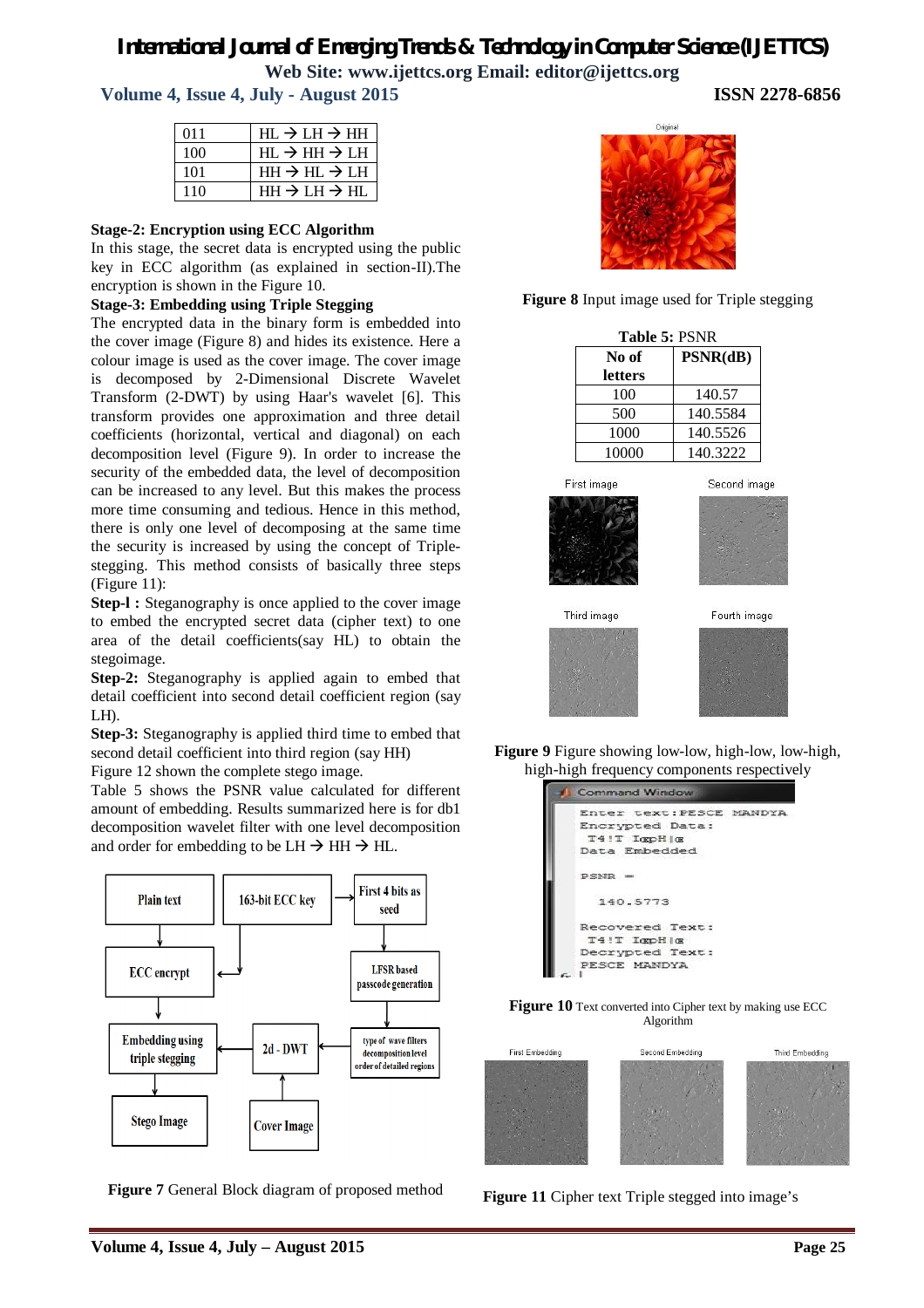**Volume 4, Issue 4, July - August 2015 ISSN 2278-6856**



**Figure 12** Triple stegged stego image

#### **4.CONCLUSIONS**

This method has offered a good visual quality of the coloured stego-image.

Passcode will be architecture based rather than the user based making the architecture more robust against the eavesdropping.

The architecture is dynamic since there is option in choosing type of wave filters, level of decomposition, order of detailed regions for embedding using triple stegging. The flexibility is architecture provides variety in implementation to attain desired robustness and fault tolerance.

Capacity is represented by 1/4 of cover image size for onelevel decomposition of the cover image.

Since the cover image is colour image, the embedding capacity will hike to thrice than that of grayscale image. The payload is 0.25 bit/pixel while using the maximum capacity.

Triple Stegging has increased the data security since one coefficient carries the data and the embedding is done thrice even in one level of decomposition. Results infer that Triple stegging has increased PSNR.

In this paper the passcode generation block static i.e., only LFSR method is providing the randomness. In future the passcode generation block can be made dynamic by using multiple methods of random generation like chaotic based, logistic based etc.

#### **REFERENCES**

- [1]. Committee on National Security Systems: National Information Assurance (IA) Glossary, CNSS Instruction No. 4009, 26 April 2010.
- [2]. William Stallings, Cryptography and Network Security Principles and Practices, Fourth Edition, Printice Hall, 2005.
- [3]. Behrouz. A. Forouzan, Cryptography and Network Security, Special Indian Edition, Tata Mc-Graw Hill, 2007.
- [4]. Whitfield Diffie and Martin E. Hellman, "New Directions in Cryptography", IEEE International Symposium on Information Theory, Ronneby, Sweden, 1976.
- [5]. Mulcahy, colm, "Plotting and scheming with wavelets", Mathematics magazine 69, 5, (1996), 323- 343
- [6]. Colm Mulcahy Ph. D, "Image Compression using Haar Wavelet Transform", Spelman Science and Math Journal, 22-31.
- [7]. Nadiya P v, B Mohammed lmran, "Image Steganography in DWT Domain using Doublestegging with RSA Encryption", International Conference on Signal Processing, Image Processing and Pattern Recognition [ICSIPR], IEEE, 2013.
- [8]. F. Rodriguez-Henriquez, N. A. Saqib, A. D. Pérez, and C. K. Koc, "Cryptographic Algorithms on Reconfigurable Hardware", New York: Springer-Verlag, 2006.
- [9]. Domenico Bloisi and Luca Iocchi, "Image Based Steganography and Cryptography", Sapienza University of Rome, Italy.
- [10]. Dipti Kapoor Sarmah, Neha bajpai, " Proposed System for Data Hhiding Using Cryptography and Steganography", International Journal of Computer Applications (0975 – 8887), Volume 8 – No. 9, October 2010.
- [11]. Md. Wahedul Islam, Saif alZahir "A Novel QR Code Guided Image Stenographic Technique," International Conference on Consumer Electronics (ICCE), 2013.
- [12]. Konheim, A. Cryptography: A Primer. New York: Wiley, 1981.
- [13]. Yadollah Eslami, Ali Sheikholeslami, P. Glenn Gulak, Shoichi Masui, and Kenji Mukaida, "An Area-Efficient Universal Cryptography Processor for Smart Cards", IEEE Transactions on Very Large Scale Integration (VLSI) Systems, Vol. 14, PP. 43-56, January 2006.
- [14].Lejla Batina, Nele Mentens, Kazuo Sakiyama, Bart Preneel, Ingrid Verbauwhede "A Low-Cost Elliptic curve cryptography for Wireless sensor networks" ,Springer-Verlag Berlin Heidelberg, 2006.
- [15]. Quing Chang, Yong-ping ZHANG, Lin-lin Qin," A Node Authentication Protocol based on ECC in WSN", IEEE, 978-1-4244-7164-5.2010.
- [16]. Pritam Gajkumar Shah, XuHuang, Dharmendra Sharma, "Analytical study of implementation issues of Elliptical Curve Cryptography for Wireless sensor networks", IEEE 978-0-7695-4019-1/10.2010.
- [17]. A.C.Nuthan, M.S.Naveen Kumar, Shivanand S Gornale and Basavanna, "Development of Randomized Hybrid cryptosytem using Public and Private Keys", Lecture notes in electrical engineering 248, Emerging Research in Electronics, Computer Science and Technology, Springer India, 2014.
- [18].F. G. Meyer and R. R. Coifman, Applied and Computational Harmonic Analysis, 4:147, 1997.
- [19].Hazewinkel, Michiel, ed., "Wavelet analysis", Encyclopaedia of Mathematics, Springer, ISBN 978- 1-55608-010-4, 2001.
- [20].Ali Al-Ataby and Fawzi Al-Naima, "A Modified High Capacity Image Steganography Technique